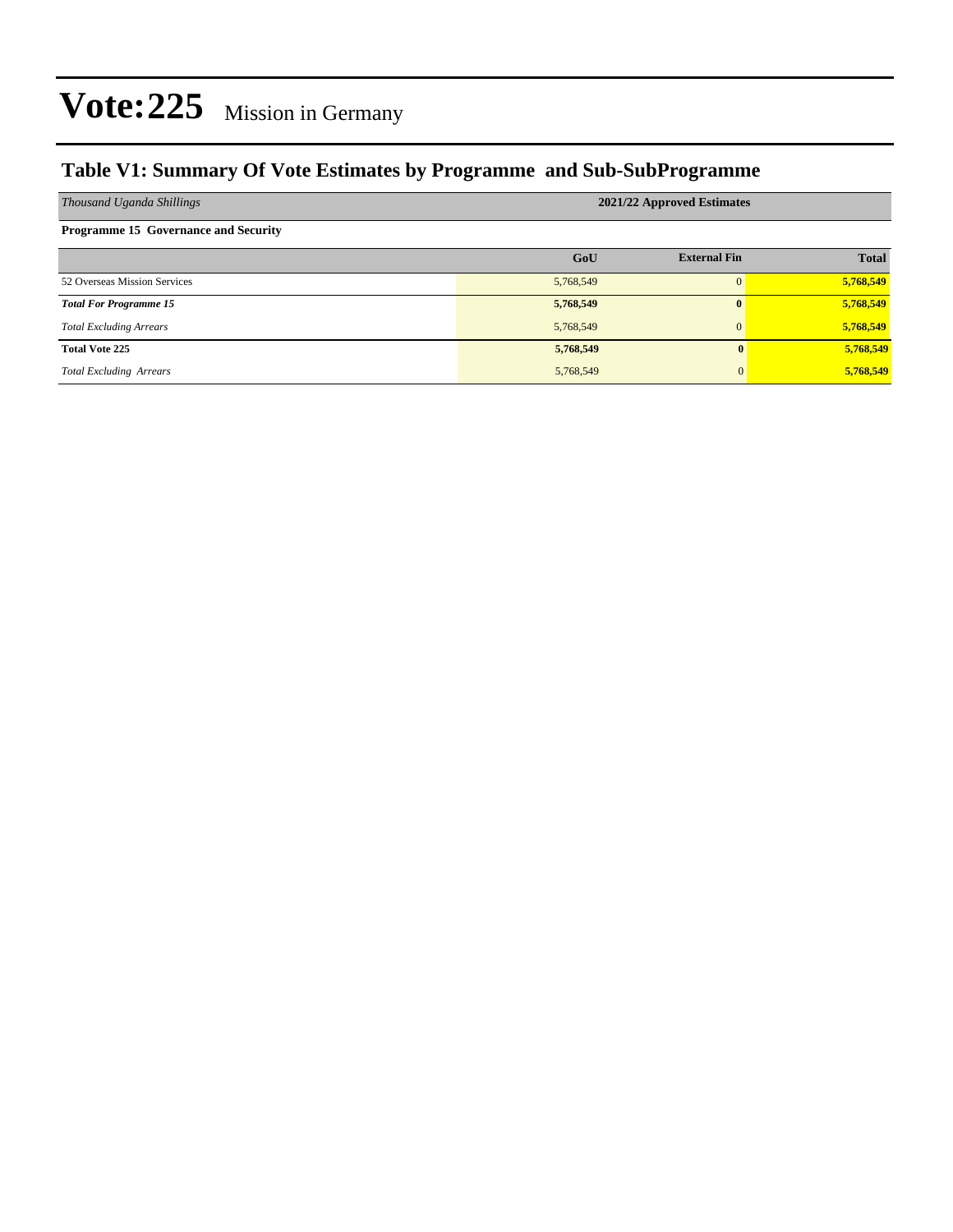### **Table V2: Summary Of Vote Estimates by Sub-SubProgramme,Department and Project**

| Thousand Uganda Shillings                                               | 2020/21 Approved Budget<br>2021/22 Approved Estimates |                     |                |              |             |                     |              |  |
|-------------------------------------------------------------------------|-------------------------------------------------------|---------------------|----------------|--------------|-------------|---------------------|--------------|--|
| <b>Sub-SubProgramme 52 Overseas Mission Services</b>                    |                                                       |                     |                |              |             |                     |              |  |
| <b>Recurrent Budget Estimates</b>                                       | <b>Wage</b>                                           | <b>Non-Wage</b>     | <b>AIA</b>     | <b>Total</b> | <b>Wage</b> | <b>Non-Wage</b>     | <b>Total</b> |  |
| 01 Headquarters Berlin                                                  | 1,132,334                                             | 4,636,214           | $\mathbf{0}$   | 5,768,549    | 1,132,334   | 4,636,214           | 5,768,549    |  |
| <b>Total Recurrent Budget Estimates for Sub-</b><br><b>SubProgramme</b> | 1,132,334                                             | 4,636,214           | $\bf{0}$       | 5,768,549    | 1,132,334   | 4,636,214           | 5,768,549    |  |
|                                                                         | G <sub>0</sub> U                                      | <b>External Fin</b> | <b>AIA</b>     | <b>Total</b> | GoU         | <b>External Fin</b> | <b>Total</b> |  |
| <b>Total For Sub-SubProgramme 52</b>                                    | 5,768,549                                             | $\bf{0}$            | $\bf{0}$       | 5,768,549    | 5,768,549   | $\bf{0}$            | 5,768,549    |  |
| <b>Total Excluding Arrears</b>                                          | 5,768,549                                             | $\mathbf{0}$        | $\mathbf{0}$   | 5,768,549    | 5,768,549   | $\mathbf{0}$        | 5,768,549    |  |
| <b>Total Vote 225</b>                                                   | 5,768,549                                             | $\bf{0}$            | $\bf{0}$       | 5,768,549    | 5,768,549   | $\mathbf{0}$        | 5,768,549    |  |
| <b>Total Excluding Arrears</b>                                          | 5,768,549                                             | $\mathbf{0}$        | $\overline{0}$ | 5,768,549    | 5,768,549   | $\mathbf{0}$        | 5,768,549    |  |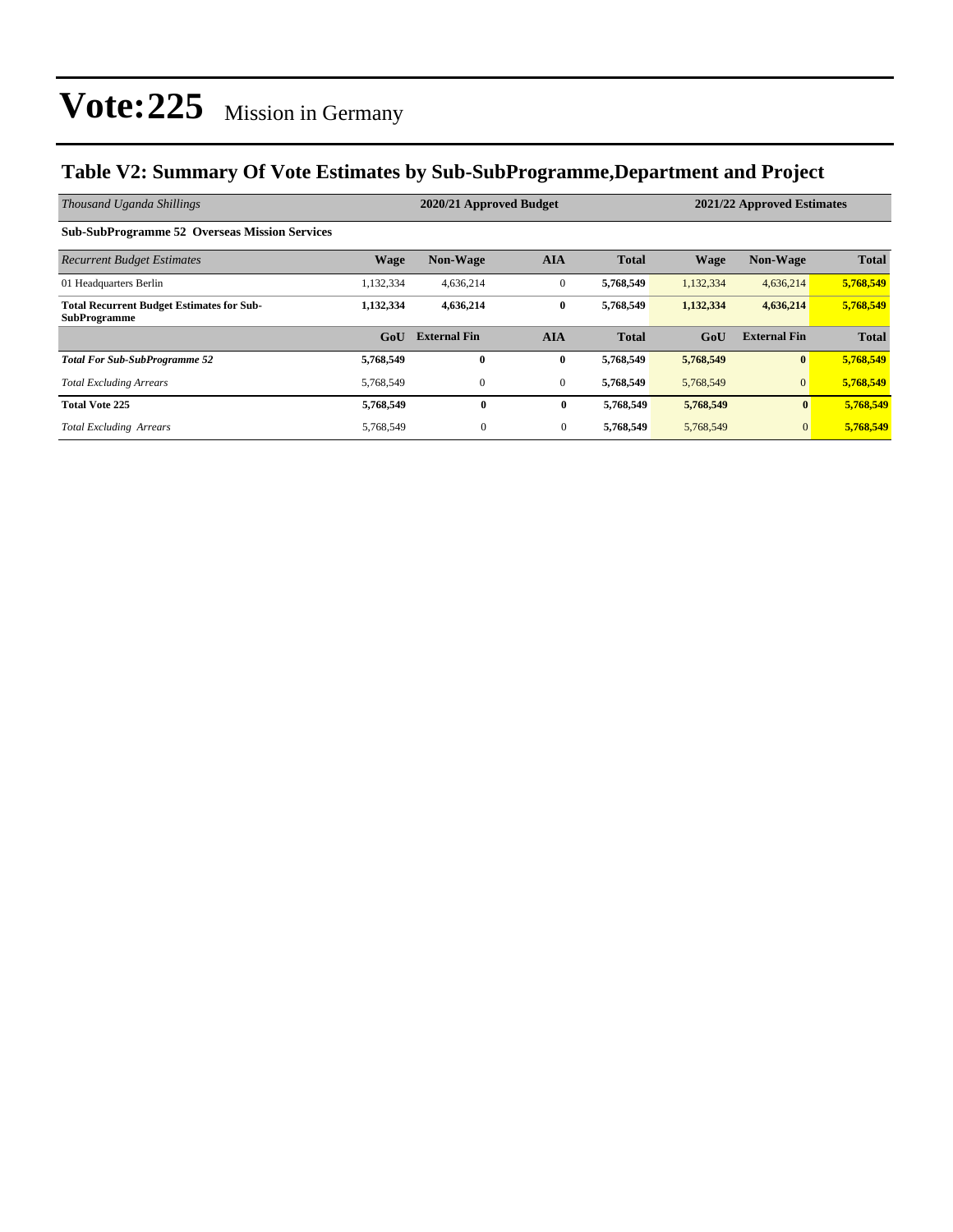### **Table V3: Summary Vote Estimates by Item**

| Thousand Uganda Shillings                                   |           | 2020/21 Approved Budget |                  |              |           | 2021/22 Approved Estimates |              |  |
|-------------------------------------------------------------|-----------|-------------------------|------------------|--------------|-----------|----------------------------|--------------|--|
|                                                             | GoU       | <b>External Fin</b>     | <b>AIA</b>       | <b>Total</b> | GoU       | <b>External Fin</b>        | <b>Total</b> |  |
| <b>Employees, Goods and Services (Outputs Provided)</b>     | 5,768,549 | $\bf{0}$                | $\bf{0}$         | 5,768,549    | 5,768,549 | $\boldsymbol{0}$           | 5,768,549    |  |
| 211103 Allowances (Inc. Casuals, Temporary)                 | 1,336,025 | $\bf{0}$                | $\bf{0}$         | 1,336,025    | 1,336,025 | $\bf{0}$                   | 1,336,025    |  |
| 211105 Missions staff salaries                              | 1,132,334 | $\bf{0}$                | $\bf{0}$         | 1,132,334    | 1,132,334 | $\bf{0}$                   | 1,132,334    |  |
| 212201 Social Security Contributions                        | 194,408   | $\bf{0}$                | $\bf{0}$         | 194,408      | 194,408   | $\bf{0}$                   | 194,408      |  |
| 213001 Medical expenses (To employees)                      | 310,240   | 0                       | $\bf{0}$         | 310,240      | 310,240   | $\bf{0}$                   | 310,240      |  |
| 221001 Advertising and Public Relations                     | 19,920    | $\bf{0}$                | $\bf{0}$         | 19,920       | 19,920    | $\bf{0}$                   | 19,920       |  |
| 221002 Workshops and Seminars                               | 100,000   | $\bf{0}$                | $\bf{0}$         | 100,000      | 100,000   | $\bf{0}$                   | 100,000      |  |
| 221003 Staff Training                                       | 8,000     | $\bf{0}$                | $\bf{0}$         | 8,000        | 8,000     | $\bf{0}$                   | 8,000        |  |
| 221005 Hire of Venue (chairs, projector, etc)               | 12,820    | $\bf{0}$                | $\bf{0}$         | 12,820       | 12,820    | $\bf{0}$                   | 12,820       |  |
| 221007 Books, Periodicals & Newspapers                      | 6,680     | $\bf{0}$                | $\bf{0}$         | 6,680        | 6,680     | $\bf{0}$                   | 6,680        |  |
| 221008 Computer supplies and Information Technology<br>(TT) | 7,680     | $\bf{0}$                | $\bf{0}$         | 7,680        | 7,680     | $\bf{0}$                   | 7,680        |  |
| 221009 Welfare and Entertainment                            | 19,200    | $\bf{0}$                | $\bf{0}$         | 19,200       | 19,200    | $\bf{0}$                   | 19,200       |  |
| 221011 Printing, Stationery, Photocopying and Binding       | 24,900    | $\bf{0}$                | $\bf{0}$         | 24,900       | 24,900    | $\bf{0}$                   | 24,900       |  |
| 221012 Small Office Equipment                               | 5,680     | $\bf{0}$                | $\bf{0}$         | 5,680        | 5,680     | $\bf{0}$                   | 5,680        |  |
| 221014 Bank Charges and other Bank related costs            | 5,072     | $\bf{0}$                | $\bf{0}$         | 5,072        | 5,072     | $\bf{0}$                   | 5,072        |  |
| 222001 Telecommunications                                   | 99,600    | 0                       | $\bf{0}$         | 99,600       | 99,600    | $\bf{0}$                   | 99,600       |  |
| 222002 Postage and Courier                                  | 12,000    | $\bf{0}$                | $\bf{0}$         | 12,000       | 12,000    | $\bf{0}$                   | 12,000       |  |
| 222003 Information and communications technology<br>(ICT)   | 20,000    | $\bf{0}$                | $\bf{0}$         | 20,000       | 20,000    | $\bf{0}$                   | 20,000       |  |
| 223001 Property Expenses                                    | 17,888    | 0                       | $\bf{0}$         | 17,888       | 17,888    | $\bf{0}$                   | 17,888       |  |
| 223003 Rent – (Produced Assets) to private entities         | 1,709,058 | $\bf{0}$                | $\bf{0}$         | 1,709,058    | 1,709,058 | $\bf{0}$                   | 1,709,058    |  |
| 223004 Guard and Security services                          | 22,800    | $\bf{0}$                | $\bf{0}$         | 22,800       | 22,800    | $\bf{0}$                   | 22,800       |  |
| 223005 Electricity                                          | 52,160    | 0                       | $\bf{0}$         | 52,160       | 52,160    | $\bf{0}$                   | 52,160       |  |
| 223006 Water                                                | 6,000     | $\bf{0}$                | $\bf{0}$         | 6,000        | 6,000     | $\bf{0}$                   | 6,000        |  |
| 225001 Consultancy Services- Short term                     | 30,000    | 0                       | $\bf{0}$         | 30,000       | 30,000    | $\bf{0}$                   | 30,000       |  |
| 226001 Insurances                                           | 39,840    | 0                       | $\bf{0}$         | 39,840       | 39,840    | $\bf{0}$                   | 39,840       |  |
| 227001 Travel inland                                        | 261,636   | $\bf{0}$                | $\bf{0}$         | 261,636      | 261,636   | $\bf{0}$                   | 261,636      |  |
| 227002 Travel abroad                                        | 178,317   | 0                       | $\bf{0}$         | 178,317      | 178,317   | $\bf{0}$                   | 178,317      |  |
| 227003 Carriage, Haulage, Freight and transport hire        | 63,000    | $\bf{0}$                | $\bf{0}$         | 63,000       | 63,000    | $\bf{0}$                   | 63,000       |  |
| 227004 Fuel, Lubricants and Oils                            | 45,106    | $\bf{0}$                | $\bf{0}$         | 45,106       | 45,106    | $\boldsymbol{0}$           | 45,106       |  |
| 228002 Maintenance - Vehicles                               | 24,680    | 0                       | $\bf{0}$         | 24,680       | 24,680    | $\boldsymbol{0}$           | 24,680       |  |
| 228003 Maintenance – Machinery, Equipment $\&$<br>Furniture | 3,504     | $\bf{0}$                | $\bf{0}$         | 3,504        | 3,504     | $\boldsymbol{0}$           | 3,504        |  |
| <b>Grand Total Vote 225</b>                                 | 5,768,549 | $\boldsymbol{0}$        | $\bf{0}$         | 5,768,549    | 5,768,549 | $\bf{0}$                   | 5,768,549    |  |
| <b>Total Excluding Arrears</b>                              | 5,768,549 | $\boldsymbol{0}$        | $\boldsymbol{0}$ | 5,768,549    | 5,768,549 | $\mathbf{0}$               | 5,768,549    |  |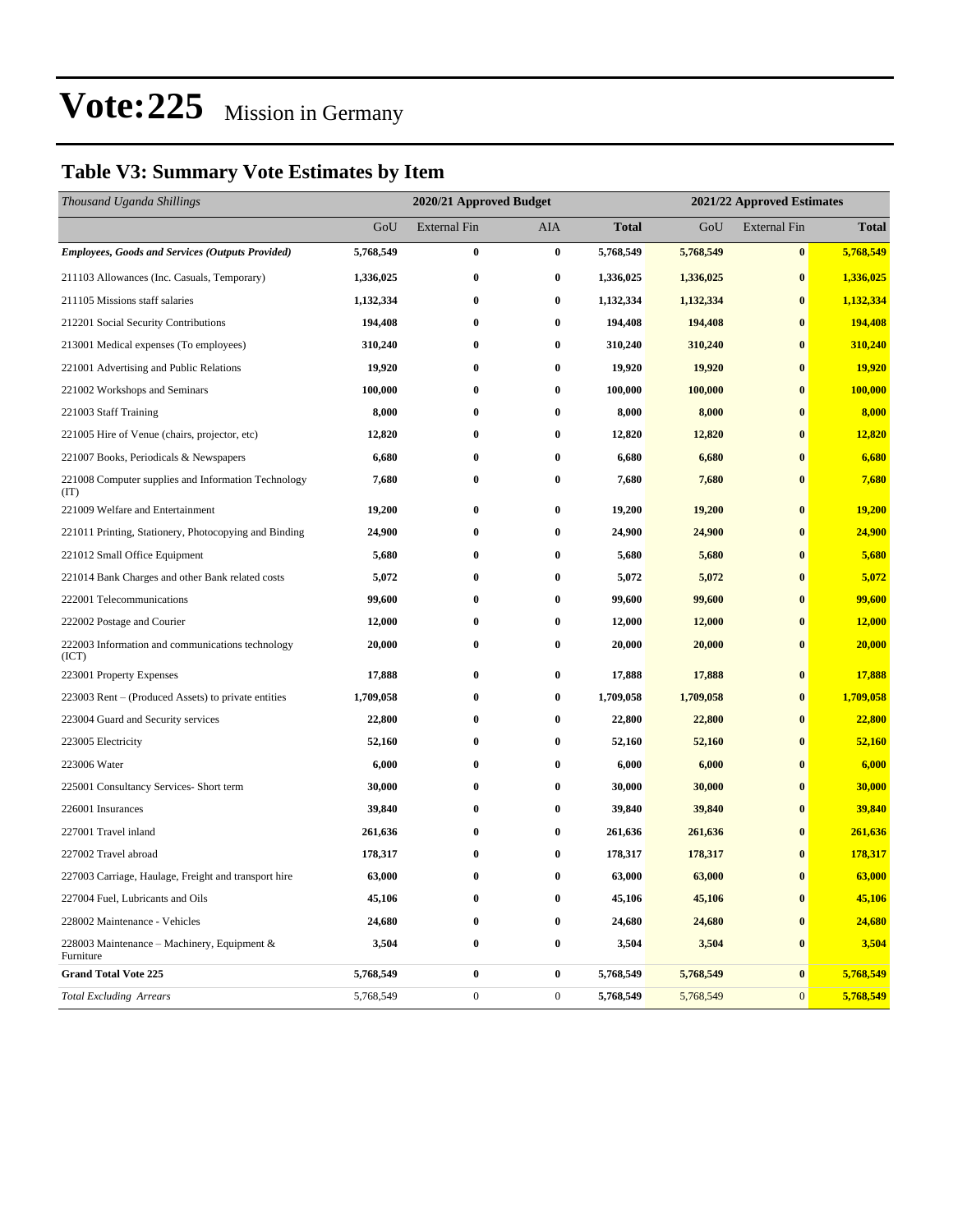### **Table V4: Detailed Estimates by Sub-SubProgramme, Department,Project and Budget Output and Item**

### *Sub-SubProgrammme 52 Overseas Mission Services*

*Recurrent Budget Estimates*

### **Department 01 Headquarters Berlin**

| Thousand Uganda Shillings                                |                  | 2020/21 Approved Budget<br>2021/22 Approved Estimates |                  |              |                  |                       |              |
|----------------------------------------------------------|------------------|-------------------------------------------------------|------------------|--------------|------------------|-----------------------|--------------|
| <b>Outputs Provided</b>                                  | Wage             | Non Wage                                              | AIA              | <b>Total</b> | Wage             | Non Wage              | <b>Total</b> |
| <b>Budget Output 165201 Cooperation frameworks</b>       |                  |                                                       |                  |              |                  |                       |              |
| 211103 Allowances (Inc. Casuals, Temporary)              | $\boldsymbol{0}$ | 963,490                                               | $\mathbf{0}$     | 963,490      | $\overline{0}$   | $\boldsymbol{0}$      | $\bf{0}$     |
| 211105 Missions staff salaries                           | 1,132,334        | $\boldsymbol{0}$                                      | $\mathbf{0}$     | 1,132,334    | 1,080,776        | $\mathbf{0}$          | 1,080,776    |
| 212201 Social Security Contributions                     | $\boldsymbol{0}$ | 194,408                                               | $\mathbf{0}$     | 194,408      | $\mathbf{0}$     | $\mathbf{0}$          | $\bf{0}$     |
| 213001 Medical expenses (To employees)                   | $\mathbf{0}$     | 310,240                                               | $\mathbf{0}$     | 310.240      | $\mathbf{0}$     | $\mathbf{0}$          | $\bf{0}$     |
| 221001 Advertising and Public Relations                  | $\boldsymbol{0}$ | 8,296                                                 | $\mathbf{0}$     | 8,296        | $\boldsymbol{0}$ | $\mathbf{0}$          | $\bf{0}$     |
| 221002 Workshops and Seminars                            | $\boldsymbol{0}$ | 100,000                                               | $\mathbf{0}$     | 100,000      | $\mathbf{0}$     | $\mathbf{0}$          | $\bf{0}$     |
| 221003 Staff Training                                    | $\boldsymbol{0}$ | 3,000                                                 | $\mathbf{0}$     | 3,000        | $\mathbf{0}$     | $\mathbf{0}$          | $\bf{0}$     |
| 221005 Hire of Venue (chairs, projector, etc)            | $\boldsymbol{0}$ | 12,820                                                | $\mathbf{0}$     | 12,820       | $\mathbf{0}$     | $\mathbf{0}$          | $\bf{0}$     |
| 221007 Books, Periodicals & Newspapers                   | $\boldsymbol{0}$ | 6,680                                                 | $\mathbf{0}$     | 6,680        | $\mathbf{0}$     | $\mathbf{0}$          | $\bf{0}$     |
| 221008 Computer supplies and Information Technology (IT) | $\boldsymbol{0}$ | 7,680                                                 | $\mathbf{0}$     | 7,680        | $\boldsymbol{0}$ | $\mathbf{0}$          | $\bf{0}$     |
| 223003 Rent – (Produced Assets) to private entities      | $\boldsymbol{0}$ | 1,333,487                                             | $\mathbf{0}$     | 1,333,487    | $\mathbf{0}$     | $\mathbf{0}$          | $\bf{0}$     |
| 223004 Guard and Security services                       | $\boldsymbol{0}$ | 22,800                                                | $\mathbf{0}$     | 22,800       | $\mathbf{0}$     | $\mathbf{0}$          | $\bf{0}$     |
| 223005 Electricity                                       | $\overline{0}$   | 26,660                                                | $\mathbf{0}$     | 26,660       | $\boldsymbol{0}$ | $\mathbf{0}$          | $\bf{0}$     |
| 225001 Consultancy Services- Short term                  | $\boldsymbol{0}$ | 30,000                                                | $\mathbf{0}$     | 30,000       | $\mathbf{0}$     | $\mathbf{0}$          | $\bf{0}$     |
| 227002 Travel abroad                                     | $\boldsymbol{0}$ | 142,717                                               | $\boldsymbol{0}$ | 142,717      | $\boldsymbol{0}$ | $\mathbf{0}$          | $\bf{0}$     |
| <b>Total Cost of Budget Output 01</b>                    | 1,132,334        | 3,162,278                                             | 0                | 4,294,612    | 1,080,776        | $\boldsymbol{\theta}$ | 1,080,776    |
| <b>Budget Output 165202 Consulars services</b>           |                  |                                                       |                  |              |                  |                       |              |
| 211103 Allowances (Inc. Casuals, Temporary)              | $\boldsymbol{0}$ | 241,306                                               | $\mathbf{0}$     | 241,306      | $\overline{0}$   | $\boldsymbol{0}$      | $\bf{0}$     |
| 211105 Missions staff salaries                           | $\boldsymbol{0}$ | $\boldsymbol{0}$                                      | $\mathbf{0}$     | $\bf{0}$     | 51,558           | $\mathbf{0}$          | 51,558       |
| 221009 Welfare and Entertainment                         | $\boldsymbol{0}$ | 19,200                                                | $\boldsymbol{0}$ | 19,200       | $\mathbf{0}$     | $\mathbf{0}$          | $\bf{0}$     |
| 221011 Printing, Stationery, Photocopying and Binding    | $\boldsymbol{0}$ | 24,900                                                | $\mathbf{0}$     | 24,900       | $\boldsymbol{0}$ | $\mathbf{0}$          | $\bf{0}$     |
| 221012 Small Office Equipment                            | $\boldsymbol{0}$ | 5,680                                                 | $\mathbf{0}$     | 5,680        | $\boldsymbol{0}$ | $\mathbf{0}$          | $\bf{0}$     |
| 221014 Bank Charges and other Bank related costs         | $\boldsymbol{0}$ | 5,072                                                 | $\mathbf{0}$     | 5,072        | $\boldsymbol{0}$ | $\mathbf{0}$          | $\bf{0}$     |
| 222001 Telecommunications                                | $\boldsymbol{0}$ | 99,600                                                | $\mathbf{0}$     | 99,600       | $\mathbf{0}$     | $\mathbf{0}$          | $\bf{0}$     |
| 222002 Postage and Courier                               | $\boldsymbol{0}$ | 12,000                                                | $\mathbf{0}$     | 12,000       | $\mathbf{0}$     | $\mathbf{0}$          | $\bf{0}$     |
| 222003 Information and communications technology (ICT)   | $\boldsymbol{0}$ | 20,000                                                | $\mathbf{0}$     | 20,000       | $\boldsymbol{0}$ | $\mathbf{0}$          | $\bf{0}$     |
| 223001 Property Expenses                                 | $\boldsymbol{0}$ | 17,888                                                | $\overline{0}$   | 17,888       | $\mathbf{0}$     | $\mathbf{0}$          | $\bf{0}$     |
| 223003 Rent - (Produced Assets) to private entities      | $\boldsymbol{0}$ | 375,571                                               | $\boldsymbol{0}$ | 375,571      | $\boldsymbol{0}$ | $\boldsymbol{0}$      | $\bf{0}$     |
| 223005 Electricity                                       | $\boldsymbol{0}$ | 25,500                                                | $\mathbf{0}$     | 25,500       | $\boldsymbol{0}$ | $\mathbf{0}$          | $\bf{0}$     |
| 223006 Water                                             | $\mathbf{0}$     | 6,000                                                 | $\boldsymbol{0}$ | 6,000        | $\mathbf{0}$     | $\mathbf{0}$          | $\bf{0}$     |
| 226001 Insurances                                        | $\boldsymbol{0}$ | 39,840                                                | $\boldsymbol{0}$ | 39,840       | $\boldsymbol{0}$ | $\bf{0}$              | $\bf{0}$     |
| 227001 Travel inland                                     | $\boldsymbol{0}$ | 136,982                                               | $\mathbf{0}$     | 136,982      | $\mathbf{0}$     | $\mathbf{0}$          | $\bf{0}$     |
| 227002 Travel abroad                                     | $\boldsymbol{0}$ | 35,600                                                | $\boldsymbol{0}$ | 35,600       | $\mathbf{0}$     | $\mathbf{0}$          | $\bf{0}$     |
| 227003 Carriage, Haulage, Freight and transport hire     | $\boldsymbol{0}$ | 63,000                                                | $\boldsymbol{0}$ | 63,000       | $\mathbf{0}$     | $\mathbf{0}$          | $\bf{0}$     |
| 227004 Fuel, Lubricants and Oils                         | $\boldsymbol{0}$ | 45,106                                                | $\boldsymbol{0}$ | 45,106       | $\mathbf{0}$     | $\mathbf{0}$          | $\bf{0}$     |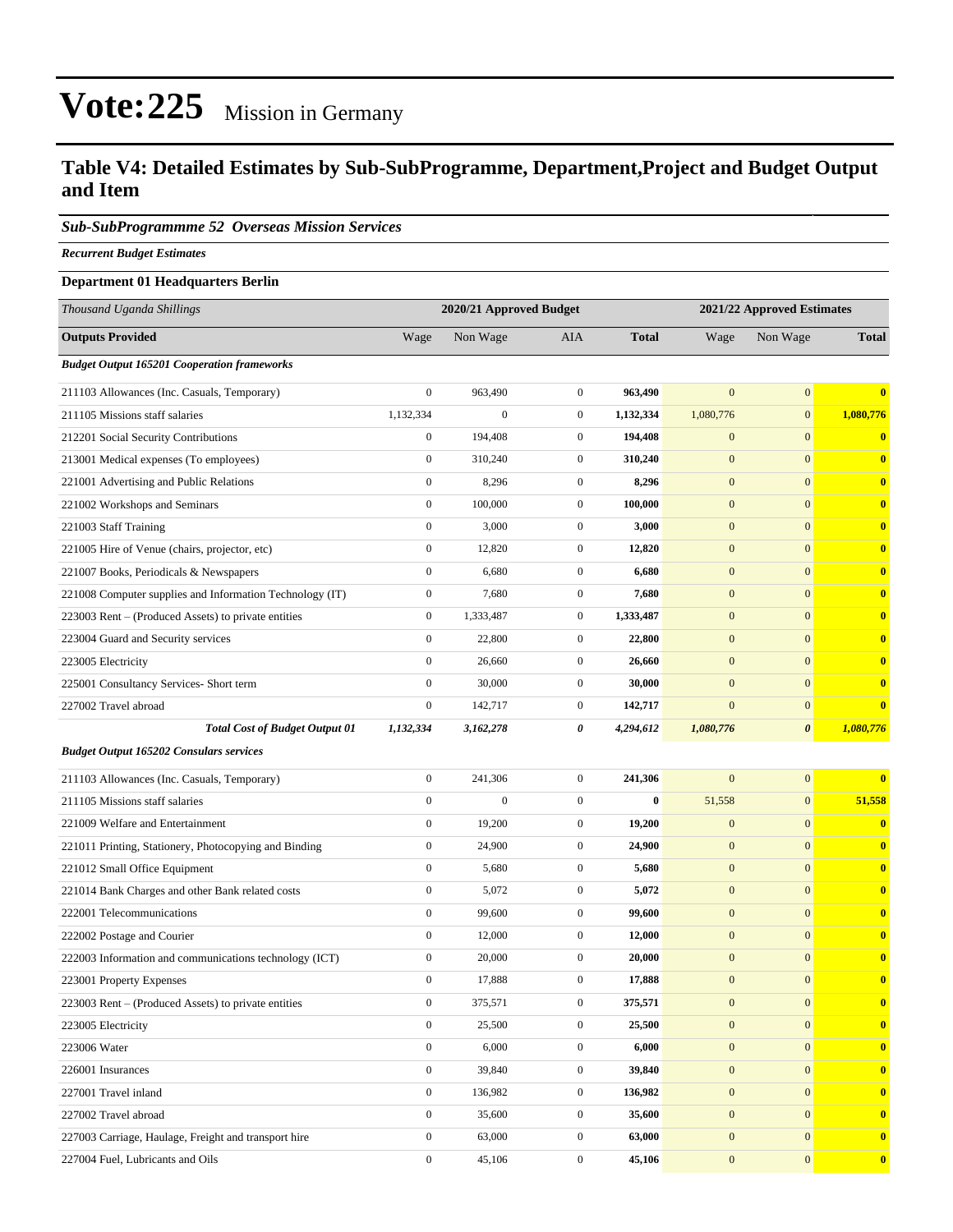| 228002 Maintenance - Vehicles                                               | $\boldsymbol{0}$ | 24,680           | $\boldsymbol{0}$ | 24,680           | $\mathbf{0}$          | $\mathbf{0}$<br>$\bf{0}$        |  |  |  |  |
|-----------------------------------------------------------------------------|------------------|------------------|------------------|------------------|-----------------------|---------------------------------|--|--|--|--|
| 228003 Maintenance – Machinery, Equipment & Furniture                       | $\boldsymbol{0}$ | 3,504            | $\boldsymbol{0}$ | 3,504            | $\mathbf{0}$          | $\mathbf{0}$<br>$\bf{0}$        |  |  |  |  |
| <b>Total Cost of Budget Output 02</b>                                       | 0                | 1,201,429        | 0                | 1,201,429        | 51,558                | $\boldsymbol{\theta}$<br>51,558 |  |  |  |  |
| <b>Budget Output 165203 Security Council Services</b>                       |                  |                  |                  |                  |                       |                                 |  |  |  |  |
| 211103 Allowances (Inc. Casuals, Temporary)                                 | $\overline{0}$   | $\boldsymbol{0}$ | $\boldsymbol{0}$ | $\bf{0}$         | $\mathbf{0}$          | 455,295<br>455,295              |  |  |  |  |
| 212201 Social Security Contributions                                        | $\boldsymbol{0}$ | $\boldsymbol{0}$ | $\boldsymbol{0}$ | $\bf{0}$         | $\mathbf{0}$          | 194,408<br>194,408              |  |  |  |  |
| 213001 Medical expenses (To employees)                                      | $\boldsymbol{0}$ | $\boldsymbol{0}$ | $\boldsymbol{0}$ | $\bf{0}$         | $\mathbf{0}$          | 310,240<br>310,240              |  |  |  |  |
| 221001 Advertising and Public Relations                                     | $\boldsymbol{0}$ | $\boldsymbol{0}$ | $\boldsymbol{0}$ | $\bf{0}$         | $\mathbf{0}$          | 8,296<br>8,296                  |  |  |  |  |
| 221002 Workshops and Seminars                                               | $\boldsymbol{0}$ | $\boldsymbol{0}$ | $\boldsymbol{0}$ | $\bf{0}$         | $\mathbf{0}$          | 25,000<br>25,000                |  |  |  |  |
| 221003 Staff Training                                                       | $\overline{0}$   | $\boldsymbol{0}$ | $\boldsymbol{0}$ | $\bf{0}$         | $\mathbf{0}$          | 1,500<br>1,500                  |  |  |  |  |
| 221005 Hire of Venue (chairs, projector, etc)                               | $\mathbf{0}$     | $\boldsymbol{0}$ | $\boldsymbol{0}$ | $\bf{0}$         | $\mathbf{0}$          | 6,410<br>6,410                  |  |  |  |  |
| 221007 Books, Periodicals & Newspapers                                      | $\boldsymbol{0}$ | $\boldsymbol{0}$ | $\boldsymbol{0}$ | $\bf{0}$         | $\mathbf{0}$          | 6,680<br>6,680                  |  |  |  |  |
| 221008 Computer supplies and Information Technology (IT)                    | $\boldsymbol{0}$ | $\boldsymbol{0}$ | $\boldsymbol{0}$ | $\bf{0}$         | $\mathbf{0}$          | 7,680<br>7,680                  |  |  |  |  |
| 221009 Welfare and Entertainment                                            | $\overline{0}$   | $\boldsymbol{0}$ | $\boldsymbol{0}$ | $\bf{0}$         | $\mathbf{0}$          | 19,200<br>19,200                |  |  |  |  |
| 221011 Printing, Stationery, Photocopying and Binding                       | $\overline{0}$   | $\boldsymbol{0}$ | $\boldsymbol{0}$ | $\bf{0}$         | $\mathbf{0}$          | 24,900<br><b>24,900</b>         |  |  |  |  |
| 221012 Small Office Equipment                                               | $\mathbf{0}$     | $\boldsymbol{0}$ | $\boldsymbol{0}$ | $\bf{0}$         | $\mathbf{0}$          | 5,680<br>5,680                  |  |  |  |  |
| 221014 Bank Charges and other Bank related costs                            | $\overline{0}$   | $\boldsymbol{0}$ | $\boldsymbol{0}$ | $\bf{0}$         | $\mathbf{0}$          | 5,072<br>5,072                  |  |  |  |  |
| 222001 Telecommunications                                                   | $\mathbf{0}$     | $\boldsymbol{0}$ | $\boldsymbol{0}$ | $\bf{0}$         | $\mathbf{0}$          | 99,600<br>99,600                |  |  |  |  |
| 222002 Postage and Courier                                                  | $\overline{0}$   | $\boldsymbol{0}$ | $\boldsymbol{0}$ | $\bf{0}$         | $\mathbf{0}$          | 12,000<br>12,000                |  |  |  |  |
| 222003 Information and communications technology (ICT)                      | $\overline{0}$   | $\boldsymbol{0}$ | $\boldsymbol{0}$ | $\bf{0}$         | $\mathbf{0}$          | 20,000<br>20,000                |  |  |  |  |
| 223001 Property Expenses                                                    | $\mathbf{0}$     | $\boldsymbol{0}$ | $\boldsymbol{0}$ | $\bf{0}$         | $\mathbf{0}$          | 17,888<br>17,888                |  |  |  |  |
| 223003 Rent – (Produced Assets) to private entities                         | $\boldsymbol{0}$ | $\boldsymbol{0}$ | $\boldsymbol{0}$ | $\bf{0}$         | $\mathbf{0}$          | 1,042,315<br>1,042,315          |  |  |  |  |
| 223004 Guard and Security services                                          | $\mathbf{0}$     | $\boldsymbol{0}$ | $\boldsymbol{0}$ | $\bf{0}$         | $\mathbf{0}$          | 22,800<br>22,800                |  |  |  |  |
| 223005 Electricity                                                          | $\mathbf{0}$     | $\boldsymbol{0}$ | $\boldsymbol{0}$ | $\bf{0}$         | $\mathbf{0}$          | 52,160<br>52,160                |  |  |  |  |
| 223006 Water                                                                | $\overline{0}$   | $\boldsymbol{0}$ | $\boldsymbol{0}$ | $\bf{0}$         | $\mathbf{0}$          | 6,000<br>6,000                  |  |  |  |  |
| 225001 Consultancy Services- Short term                                     | $\mathbf{0}$     | $\boldsymbol{0}$ | $\boldsymbol{0}$ | $\bf{0}$         | $\mathbf{0}$          | 30,000<br>30,000                |  |  |  |  |
| 226001 Insurances                                                           | $\boldsymbol{0}$ | $\boldsymbol{0}$ | $\boldsymbol{0}$ | $\bf{0}$         | $\mathbf{0}$          | 39,840<br>39,840                |  |  |  |  |
| 227001 Travel inland                                                        | $\mathbf{0}$     | $\boldsymbol{0}$ | $\boldsymbol{0}$ | $\bf{0}$         | $\mathbf{0}$          | 136,982<br>136,982              |  |  |  |  |
| 227002 Travel abroad                                                        | $\boldsymbol{0}$ | $\boldsymbol{0}$ | $\boldsymbol{0}$ | $\bf{0}$         | $\mathbf{0}$          | 106,959<br>106,959              |  |  |  |  |
| 227003 Carriage, Haulage, Freight and transport hire                        | $\overline{0}$   | $\boldsymbol{0}$ | $\boldsymbol{0}$ | $\bf{0}$         | $\mathbf{0}$          | 63,000<br>63,000                |  |  |  |  |
| 227004 Fuel, Lubricants and Oils                                            | $\theta$         | $\overline{0}$   | $\Omega$         | $\mathbf{0}$     | $\mathbf{0}$          | 45,106<br>45,106                |  |  |  |  |
| 228002 Maintenance - Vehicles                                               | $\boldsymbol{0}$ | $\boldsymbol{0}$ | $\boldsymbol{0}$ | $\bf{0}$         | $\mathbf{0}$          | 24,680<br>24,680                |  |  |  |  |
| 228003 Maintenance - Machinery, Equipment & Furniture                       | $\boldsymbol{0}$ | $\boldsymbol{0}$ | $\overline{0}$   | $\boldsymbol{0}$ | $\mathbf{0}$          | 3,504<br>3,504                  |  |  |  |  |
| <b>Total Cost of Budget Output 03</b>                                       | 0                | 0                | 0                | 0                | $\boldsymbol{\theta}$ | 2,793,194<br>2,793,194          |  |  |  |  |
| Budget Output 165204 Promotion of trade, tourism, education, and investment |                  |                  |                  |                  |                       |                                 |  |  |  |  |
| 211103 Allowances (Inc. Casuals, Temporary)                                 | $\overline{0}$   | 131,229          | $\boldsymbol{0}$ | 131,229          | $\boldsymbol{0}$      | 366,121<br>366,121              |  |  |  |  |
| 221001 Advertising and Public Relations                                     | $\boldsymbol{0}$ | 11,624           | $\boldsymbol{0}$ | 11,624           | $\mathbf{0}$          | 11,624<br>11,624                |  |  |  |  |
| 221002 Workshops and Seminars                                               | $\mathbf{0}$     | $\boldsymbol{0}$ | $\boldsymbol{0}$ | $\bf{0}$         | $\mathbf{0}$          | 25,000<br>25,000                |  |  |  |  |
| 221003 Staff Training                                                       | $\boldsymbol{0}$ | 5,000            | $\boldsymbol{0}$ | 5,000            | $\mathbf{0}$          | 5,000<br>5,000                  |  |  |  |  |
| 221005 Hire of Venue (chairs, projector, etc)                               | $\boldsymbol{0}$ | $\boldsymbol{0}$ | $\boldsymbol{0}$ | $\bf{0}$         | $\mathbf{0}$          | 6,410<br>6,410                  |  |  |  |  |
| 223003 Rent – (Produced Assets) to private entities                         | $\mathbf{0}$     | $\overline{0}$   | $\boldsymbol{0}$ | $\bf{0}$         | $\boldsymbol{0}$      | 666,744<br>666,744              |  |  |  |  |
| 227001 Travel inland                                                        | $\mathbf{0}$     | 124,654          | $\boldsymbol{0}$ | 124,654          | $\mathbf{0}$          | 124,654<br>124,654              |  |  |  |  |
| 227002 Travel abroad                                                        | $\boldsymbol{0}$ | $\boldsymbol{0}$ | $\boldsymbol{0}$ | $\bf{0}$         | $\mathbf{0}$          | 71,359<br>71,359                |  |  |  |  |
| <b>Total Cost of Budget Output 04</b>                                       | 0                | 272,507          | 0                | 272,507          | $\pmb{\theta}$        | 1,276,911<br>1,276,911          |  |  |  |  |